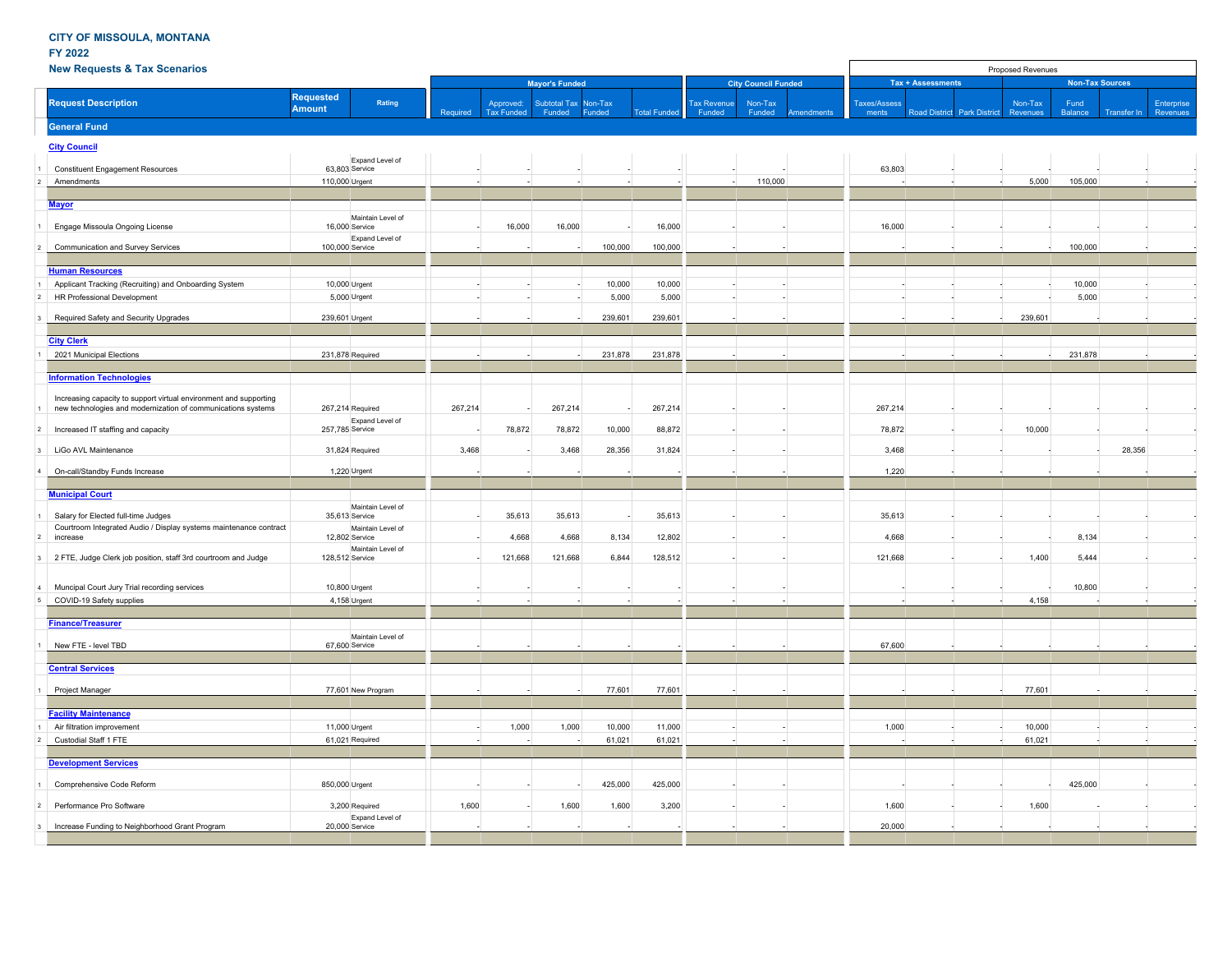## **FY 2022**

|                | <b>New Requests &amp; Tax Scenarios</b>                                             |                                   |                    |          |                                |                               |                   |                     |                              | Proposed Revenues          |            |                              |                          |                      |                     |                 |                        |                        |  |  |  |  |  |  |
|----------------|-------------------------------------------------------------------------------------|-----------------------------------|--------------------|----------|--------------------------------|-------------------------------|-------------------|---------------------|------------------------------|----------------------------|------------|------------------------------|--------------------------|----------------------|---------------------|-----------------|------------------------|------------------------|--|--|--|--|--|--|
|                |                                                                                     |                                   |                    |          |                                | <b>Mayor's Funded</b>         |                   |                     |                              | <b>City Council Funded</b> |            |                              | <b>Tax + Assessments</b> |                      |                     |                 | <b>Non-Tax Sources</b> |                        |  |  |  |  |  |  |
|                | <b>Request Description</b>                                                          | <b>Requested</b><br><b>Amount</b> | Rating             | Required | Approved:<br><b>Tax Funded</b> | <b>Subtotal Tax</b><br>Funded | Non-Tax<br>Funded | <b>Total Funded</b> | <b>Tax Revenue</b><br>Funded | Non-Tax<br>Funded          | Amendments | <b>Taxes/Assess</b><br>ments | <b>Road District</b>     | <b>Park District</b> | Non-Tax<br>Revenues | Fund<br>Balance | Transfer In            | Enterprise<br>Revenues |  |  |  |  |  |  |
|                | <b>Housing &amp; Community Development</b>                                          |                                   |                    |          |                                |                               |                   |                     |                              |                            |            |                              |                          |                      |                     |                 |                        |                        |  |  |  |  |  |  |
|                |                                                                                     |                                   |                    |          |                                |                               |                   |                     |                              |                            |            |                              |                          |                      |                     |                 |                        |                        |  |  |  |  |  |  |
|                | Affordable Housing Trust Fund Coordinator                                           | 67,915 Service                    | Expand Level of    |          |                                |                               | 67,915            | 67,915              |                              |                            |            |                              |                          |                      |                     |                 | 67,915                 |                        |  |  |  |  |  |  |
| $\overline{2}$ | Affordable Housing Trust Fund Annual City Allocation                                | 2,700,000 Urgent                  |                    |          |                                |                               | 2,700,000         | 2,700,000           |                              |                            |            |                              |                          |                      | 2,700,000           |                 |                        |                        |  |  |  |  |  |  |
|                | Reaching Home Evaluation & Strategy Development                                     | 50,000 Plan                       |                    |          |                                |                               | 50,000            | 50,000              |                              |                            |            |                              |                          |                      |                     | 50,000          |                        |                        |  |  |  |  |  |  |
| $\overline{a}$ | ARPA REQUEST: Emergency Winter Shelter                                              | 311,000 Service                   | Maintain Level of  |          |                                |                               | 311,000           | 311,000             |                              |                            |            |                              |                          |                      | 311,000             |                 |                        |                        |  |  |  |  |  |  |
| 5              | ARPA REQUEST: Poverello Center Shelter and Programming                              | 237,735 Service                   | Expand Level of    |          |                                |                               | 211,476           | 211,476             |                              |                            |            |                              |                          |                      | 211,476             |                 |                        |                        |  |  |  |  |  |  |
|                | ARPA REQUEST: Mobile Care Team and System-Wide                                      |                                   | Maintain Level of  |          |                                |                               |                   |                     |                              |                            |            |                              |                          |                      |                     |                 |                        |                        |  |  |  |  |  |  |
| 6              | Infrastructure<br>Project #1 Safe Camping Option / Project #2 Temporary Safe        | 565,948 Service                   |                    |          |                                |                               | 565,948           | 565,948             |                              |                            |            |                              |                          |                      | 565,948             |                 |                        |                        |  |  |  |  |  |  |
|                | Outdoor Space Expansion                                                             | 635,692 Urgent                    | Expand Level of    |          |                                |                               | 635,692           | 635,692             |                              |                            |            |                              |                          |                      | 635,692             |                 |                        |                        |  |  |  |  |  |  |
| 8              | <b>ARPA Grants Administrator</b>                                                    | 81,357 Service                    |                    |          |                                |                               | 81,357            | 81,357              |                              |                            |            |                              |                          |                      | 81,357              |                 |                        |                        |  |  |  |  |  |  |
|                | ARPA REQUEST: Poverello Center Supportive Housing Creation<br>and Shelter Expansion | 834,000 Leverage                  |                    |          |                                |                               | 834,000           | 834,000             |                              |                            |            |                              |                          |                      | 834,000             |                 |                        |                        |  |  |  |  |  |  |
|                | 10 Short-Term Rental Annual Identification and Monitoring                           | 23,000 Plan                       |                    |          |                                |                               |                   |                     |                              |                            |            | 23,000                       |                          |                      |                     |                 |                        |                        |  |  |  |  |  |  |
| 11             | Missoula Cultural Council CBO increase                                              | 35,400 Service                    | Expand Level of    |          |                                |                               |                   |                     |                              |                            |            | 35,400                       |                          |                      |                     |                 |                        |                        |  |  |  |  |  |  |
|                | ARPA REQUEST: Community Food and Agriculture Coalition SNAP<br>12 Program           | 250,000 Service                   | Expand Level of    |          |                                |                               |                   |                     |                              |                            |            |                              |                          |                      | 250,000             |                 |                        |                        |  |  |  |  |  |  |
|                |                                                                                     |                                   |                    |          |                                |                               |                   |                     |                              |                            |            |                              |                          |                      |                     |                 |                        |                        |  |  |  |  |  |  |
|                | <b>Attorney</b>                                                                     |                                   |                    |          |                                |                               |                   |                     |                              |                            |            |                              |                          |                      |                     |                 |                        |                        |  |  |  |  |  |  |
|                | Victim Witness Coordinator                                                          | 2,500 Service                     | Maintain Level of  |          | 2,500                          | 2,500                         |                   | 2,500               |                              |                            |            | 2,500                        |                          |                      |                     |                 |                        |                        |  |  |  |  |  |  |
| $\overline{2}$ | Legal Assistant (Civil)                                                             | 64,220 Efficiency                 |                    |          |                                |                               |                   |                     |                              |                            |            | 64,220                       |                          |                      |                     |                 |                        |                        |  |  |  |  |  |  |
|                |                                                                                     |                                   | Maintain Level of  |          |                                |                               |                   |                     |                              |                            |            |                              |                          |                      |                     |                 |                        |                        |  |  |  |  |  |  |
|                | Missoula County Community Justice Dept<br>Baseline adjustments (CIP project)        | 8,152 Service<br>18,986 Urgent    |                    |          | 8,152<br>18,986                | 8,152<br>18,986               |                   | 8,152<br>18,986     |                              |                            |            | 8,152<br>18,986              |                          |                      |                     |                 |                        |                        |  |  |  |  |  |  |
|                |                                                                                     |                                   |                    |          |                                |                               |                   |                     |                              |                            |            |                              |                          |                      |                     |                 |                        |                        |  |  |  |  |  |  |
|                | <b>Engineering</b>                                                                  |                                   |                    |          |                                |                               |                   |                     |                              |                            |            |                              |                          |                      |                     |                 |                        |                        |  |  |  |  |  |  |
|                | <b>MIM Subsidy</b>                                                                  | 2,100 Service                     | Maintain Level of  |          | 2,100                          | 2,100                         |                   | 2,100               |                              |                            |            | 2,100                        |                          |                      |                     |                 |                        |                        |  |  |  |  |  |  |
|                |                                                                                     | 30,000 Service                    | Maintain Level of  |          |                                |                               |                   |                     |                              |                            |            |                              |                          |                      |                     |                 |                        |                        |  |  |  |  |  |  |
|                | <b>Engineering Pay Adjustments</b>                                                  |                                   |                    |          |                                |                               |                   |                     |                              |                            |            | 30,000                       |                          |                      |                     |                 |                        |                        |  |  |  |  |  |  |
|                | <b>Police</b>                                                                       |                                   |                    |          |                                |                               |                   |                     |                              |                            |            |                              |                          |                      |                     |                 |                        |                        |  |  |  |  |  |  |
|                |                                                                                     |                                   |                    |          |                                |                               |                   |                     |                              |                            |            |                              |                          |                      |                     |                 |                        |                        |  |  |  |  |  |  |
|                | Corporal Positions (2)                                                              | 329,072 Urgent                    |                    |          | 164,536                        | 164,536                       |                   | 164,536             |                              |                            |            | 164,536                      |                          |                      |                     |                 |                        |                        |  |  |  |  |  |  |
| $\overline{2}$ | Bailiff/Reserve Officer Program                                                     | 344,178 Urgent                    |                    |          | 344,178                        | 344,178                       |                   | 344,178             |                              |                            |            | 344,178                      |                          |                      |                     |                 |                        |                        |  |  |  |  |  |  |
| 3              | <b>ARPA1 - Tactical Vests</b>                                                       | 119,994 Required                  |                    |          |                                |                               | 119,994           | 119,994             |                              |                            |            |                              |                          |                      | 119,994             |                 |                        |                        |  |  |  |  |  |  |
|                | ARPA2 - Upgrade electronic control weapons program and add                          |                                   |                    |          |                                |                               |                   |                     |                              |                            |            |                              |                          |                      |                     |                 |                        |                        |  |  |  |  |  |  |
|                | virtual reality training to the program                                             | 25,000 Required                   |                    |          |                                |                               | 25,000            | 25,000              |                              |                            |            |                              |                          |                      | 25,000              |                 |                        |                        |  |  |  |  |  |  |
| 5              | Increase fleet by five vehicles and one motorcycle                                  | 345,000 Urgent                    |                    |          |                                |                               |                   |                     |                              |                            |            | 345,000                      |                          |                      |                     |                 |                        |                        |  |  |  |  |  |  |
| 6              | ARPA3 - Negotiations Van                                                            |                                   | 60,000 Replacement |          |                                |                               |                   |                     |                              |                            |            |                              |                          |                      | 60,000              |                 |                        |                        |  |  |  |  |  |  |
|                | ARPA4 - Public Safety Mobile Response Unit                                          | 450,000 Service                   | Maintain Level of  |          |                                |                               |                   |                     |                              |                            |            |                              |                          |                      | 450,000             |                 |                        |                        |  |  |  |  |  |  |
|                | ARPA7 - Spectrometer                                                                | 30,000 Service                    | Maintain Level of  |          |                                |                               |                   |                     |                              |                            |            |                              |                          |                      | 30,000              |                 |                        |                        |  |  |  |  |  |  |
|                | <b>Baseline increases</b>                                                           | 74,350 Required                   |                    | 37,175   |                                | 37,175                        |                   | 37,175              | 20,000                       |                            |            | 37,175                       |                          |                      |                     |                 |                        |                        |  |  |  |  |  |  |
|                |                                                                                     |                                   |                    |          |                                |                               |                   |                     |                              |                            |            |                              |                          |                      |                     |                 |                        |                        |  |  |  |  |  |  |
|                | 10 Increase baseline fuel activity to reflect assumptions for cost of fuel          | 67,967 Required                   |                    | 67,967   |                                | 67,967                        |                   | 67,967              |                              |                            |            | 67,967                       |                          |                      |                     |                 |                        |                        |  |  |  |  |  |  |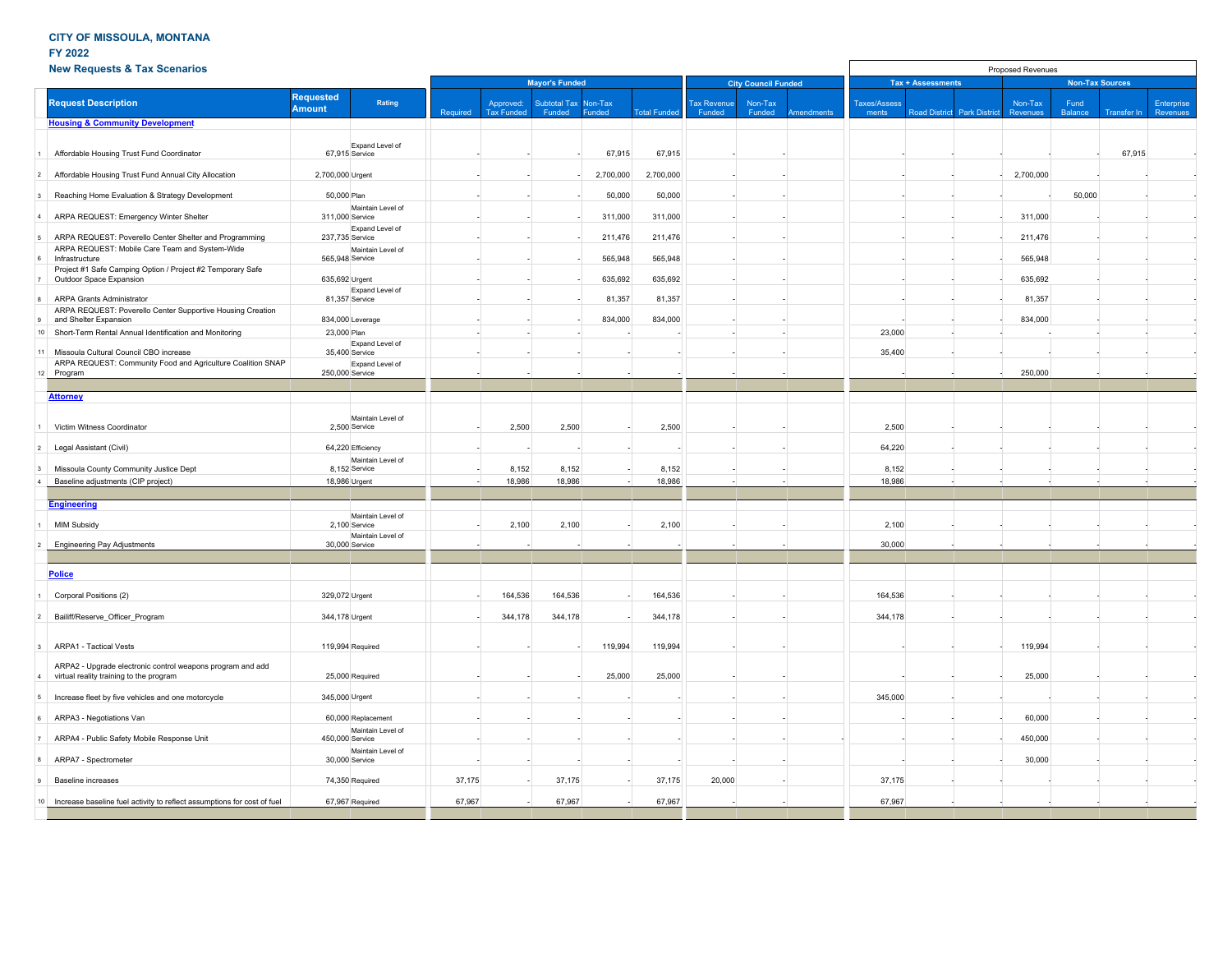## **FY 2022**

|                | <b>New Requests &amp; Tax Scenarios</b>                                                                                                                                        |                                   |                                                         |          |                                |                               |                          |                                    |                              | Proposed Revenues          |            |                              |                          |                                    |                     |                        |                    |                        |
|----------------|--------------------------------------------------------------------------------------------------------------------------------------------------------------------------------|-----------------------------------|---------------------------------------------------------|----------|--------------------------------|-------------------------------|--------------------------|------------------------------------|------------------------------|----------------------------|------------|------------------------------|--------------------------|------------------------------------|---------------------|------------------------|--------------------|------------------------|
|                |                                                                                                                                                                                |                                   |                                                         |          |                                | <b>Mayor's Funded</b>         |                          |                                    |                              | <b>City Council Funded</b> |            |                              | <b>Tax + Assessments</b> |                                    |                     | <b>Non-Tax Sources</b> |                    |                        |
|                | <b>Request Description</b>                                                                                                                                                     | <b>Requested</b><br><b>Amount</b> | Rating                                                  | Required | Approved:<br><b>Tax Funded</b> | <b>Subtotal Tax</b><br>Funded | Non-Tax<br>Funded        | <b>Total Funder</b>                | <b>Tax Revenue</b><br>Funded | Non-Tax<br>Funded          | Amendments | <b>Taxes/Assess</b><br>ments |                          | <b>Road District Park District</b> | Non-Tax<br>Revenues | Fund<br><b>Balance</b> | <b>Transfer In</b> | Enterprise<br>Revenues |
|                | <b>Fire</b>                                                                                                                                                                    |                                   |                                                         |          |                                |                               |                          |                                    |                              |                            |            |                              |                          |                                    |                     |                        |                    |                        |
|                | MFD Baseline Adjustment                                                                                                                                                        |                                   | 55,188 Required                                         | 27,597   |                                | 27,597                        |                          | 27,597                             | 20,000                       |                            |            | 27,597                       |                          |                                    |                     |                        |                    |                        |
| $\overline{2}$ | Officer Development Training Program                                                                                                                                           |                                   | 12,886 Required                                         | 12,886   |                                | 12,886                        |                          | 12,886                             |                              |                            |            | 12,886                       |                          |                                    |                     |                        |                    |                        |
|                | Professional Development-Westfall Class                                                                                                                                        |                                   | 15,000 Required                                         | 15,000   |                                | 15,000                        |                          | 15,000                             |                              |                            |            | 15,000                       |                          |                                    |                     |                        |                    |                        |
|                | ARU Overtime Funding                                                                                                                                                           | 105,438 Service                   | Expand Level of                                         |          |                                |                               |                          |                                    |                              |                            |            | 105,438                      |                          |                                    |                     |                        |                    |                        |
| 5              | Mobile Support Team (MST) Program                                                                                                                                              | 1,062,912 Service                 | Maintain Level of                                       |          |                                |                               | 1,062,912                | 1,062,912                          |                              |                            |            |                              |                          |                                    | 1,062,912           |                        |                    |                        |
| 6              | Critical Incident Team (CIT) Program                                                                                                                                           |                                   | Maintain Level of<br>96,829 Service                     |          |                                |                               | 96,829                   | 96,829                             |                              |                            |            |                              |                          |                                    | 96,829              |                        |                    |                        |
| 7              | Additional Set of Firefighter Personnel Protective Equipment                                                                                                                   |                                   | 274,735 Required                                        |          |                                |                               | 274,735                  | 274,735                            |                              |                            |            |                              |                          |                                    | 274,735             |                        |                    |                        |
| $\mathbf{a}$   | EMS Personal Protective Equipment and Training Equipment                                                                                                                       | 128,515 Urgent                    |                                                         |          |                                |                               | 128,515                  | 128,515                            |                              |                            |            |                              |                          |                                    | 128,515             |                        |                    |                        |
| <u>9</u>       | Expansion of Video Conferencing Equipment                                                                                                                                      |                                   | 20,000 Efficiency                                       |          |                                |                               |                          |                                    |                              |                            |            | 20,000                       |                          |                                    |                     |                        |                    |                        |
|                | 10 Rapid Intervention Team (RIT) Training                                                                                                                                      |                                   | 8,542 New Program                                       |          |                                |                               |                          |                                    |                              |                            |            | 8,542                        |                          |                                    |                     |                        |                    |                        |
|                | 11 Maintenance Training/Travel Increase                                                                                                                                        |                                   | Maintain Level of<br>3,000 Service<br>Maintain Level of |          |                                |                               |                          |                                    |                              |                            |            | 3,000                        |                          |                                    |                     |                        |                    |                        |
|                | 12 Health & Wellness Coordinator Training                                                                                                                                      |                                   | 3,500 Service                                           |          |                                |                               |                          |                                    |                              |                            |            | 3,500                        |                          |                                    |                     |                        |                    |                        |
|                | 13 FirstWatch Mobile Dispatch/CAD Data Software                                                                                                                                | 43,803 Plan                       |                                                         |          |                                |                               |                          |                                    |                              |                            |            | 43,803                       |                          |                                    |                     |                        |                    |                        |
|                | <b>Fleet Maintenance</b>                                                                                                                                                       |                                   |                                                         |          |                                |                               |                          |                                    |                              |                            |            |                              |                          |                                    |                     |                        |                    |                        |
|                | Baseline adjustment for Negotiated contract increases and utility<br>assumptions                                                                                               |                                   | 5,879 Required                                          | 5,879    |                                | 5,879                         |                          | 5,879                              |                              |                            |            | 5,879                        |                          |                                    |                     |                        |                    |                        |
|                | <b>Non-Department</b>                                                                                                                                                          |                                   |                                                         |          |                                |                               |                          |                                    |                              |                            |            |                              |                          |                                    |                     |                        |                    |                        |
|                | 1 Non Union Wage Increase                                                                                                                                                      | 404,993 Urgent                    |                                                         |          | 404,993                        | 404,993                       |                          | 404,993                            |                              |                            |            | 404,993                      |                          |                                    |                     |                        |                    |                        |
| $\vert$ 2      | City Wide Compensation Plan Adjustments                                                                                                                                        | 200,000 Urgent                    |                                                         |          | 200,000                        | 200,000                       |                          | 200,000                            |                              |                            |            | 200,000                      |                          |                                    |                     |                        |                    |                        |
|                | City portion of raise and fringe for existing Health Dept. and Animal<br>Control staff.                                                                                        |                                   | 79,760 Urgent                                           |          | 79,760                         | 79,760                        |                          | 79,760                             |                              |                            |            | 79,760                       |                          |                                    |                     |                        |                    |                        |
|                | 4 1.0 FTE Environmental Health Specialist Land Team                                                                                                                            |                                   | 15,700 Urgent                                           |          |                                |                               | 15,700                   | 15,700                             |                              |                            |            |                              |                          |                                    |                     | 15,700                 |                    |                        |
| 5              | $\Omega$                                                                                                                                                                       | 23,060 Urgent                     |                                                         |          |                                |                               |                          |                                    |                              | 23,060                     |            |                              |                          |                                    | 23,060              |                        |                    |                        |
| 6              | Missoula City-County Animal Control Shelter Expansion - Capital<br><b>Building Project</b>                                                                                     | 600,000 Urgent                    |                                                         |          |                                |                               |                          |                                    |                              |                            |            |                              |                          |                                    | 600,000             |                        |                    |                        |
| $\overline{7}$ | Health Department Pandemic Response                                                                                                                                            | 1,023,996 Urgent                  |                                                         |          |                                |                               | 1,023,996                | 1,023,996                          |                              |                            |            |                              |                          |                                    | 1,023,996           |                        |                    |                        |
|                | <b>Total General Fund Operating</b>                                                                                                                                            | 14,563,934                        |                                                         | 438,786  | 1,483,026                      |                               |                          | $1,921,812$ $9,420,104$ 11,341,916 | 40,000                       | 133,060                    |            | 2,756,338                    |                          |                                    | 9,894,895           | 966,956                | 96,271             |                        |
|                | <b>Road District (Operating)</b>                                                                                                                                               |                                   |                                                         |          |                                |                               |                          |                                    |                              |                            |            |                              |                          |                                    |                     |                        |                    |                        |
|                | <b>Public Works - Road District #1</b><br>Request funding for CMAQ match for (13.42 %), MDT admin fee<br>(10.99%), and additional cost to lease four (4) new sweepers for five |                                   |                                                         |          |                                |                               |                          |                                    |                              |                            |            |                              |                          |                                    |                     |                        |                    |                        |
|                | (5) years through CMAQ program                                                                                                                                                 |                                   | 82,644 Urgent                                           |          | 82,644                         | 82,644                        | $\overline{\phantom{a}}$ | 82,644                             |                              |                            |            |                              | 82,644                   |                                    |                     |                        |                    |                        |
|                | Purchase sidewalk/bike lane sweeper                                                                                                                                            | 195,000 Urgent                    |                                                         |          |                                |                               | 195,000                  | 195,000                            |                              |                            |            |                              |                          |                                    |                     | 195,000                |                    |                        |
|                | Purchase Mini-Excavator<br>Traffic Signal Conflict Monitor Tester                                                                                                              |                                   | 58,000 Efficiency<br>15,800 Replacement                 |          | 15,800                         | ÷.<br>15,800                  | 58,000                   | 58,000<br>15,800                   |                              |                            |            |                              | 15,800                   |                                    |                     | 58,000                 |                    |                        |
|                | Six (6) additional Street Maintenance FTE's                                                                                                                                    | 801,009 Urgent                    |                                                         |          |                                |                               |                          |                                    |                              |                            |            |                              | 801,009                  |                                    |                     |                        |                    |                        |
|                | PW Admin Pay Adjustments                                                                                                                                                       |                                   | Maintain Level of<br>15,000 Service                     |          |                                |                               |                          |                                    |                              |                            |            |                              | 15,000                   |                                    |                     |                        |                    |                        |
|                | <b>Assistant Transportation Planner</b>                                                                                                                                        | 41,571 Service                    | Maintain Level of                                       |          |                                |                               | 41,571                   | 41,571                             |                              |                            |            |                              |                          |                                    | 41,571              |                        |                    |                        |
|                | Non Union Wage Increase                                                                                                                                                        | 29,806 Urgent                     |                                                         |          | 29,806                         | 29,806                        |                          | 29,806                             |                              |                            |            |                              | 29,806                   |                                    |                     |                        |                    |                        |
|                | <b>Total Road District #1 Operating</b>                                                                                                                                        | 1,238,830                         |                                                         |          | 128,250                        | 128,250                       | 294,571                  | 422,821                            |                              |                            |            |                              | 944.259                  |                                    | 41,571              | 253,000                |                    |                        |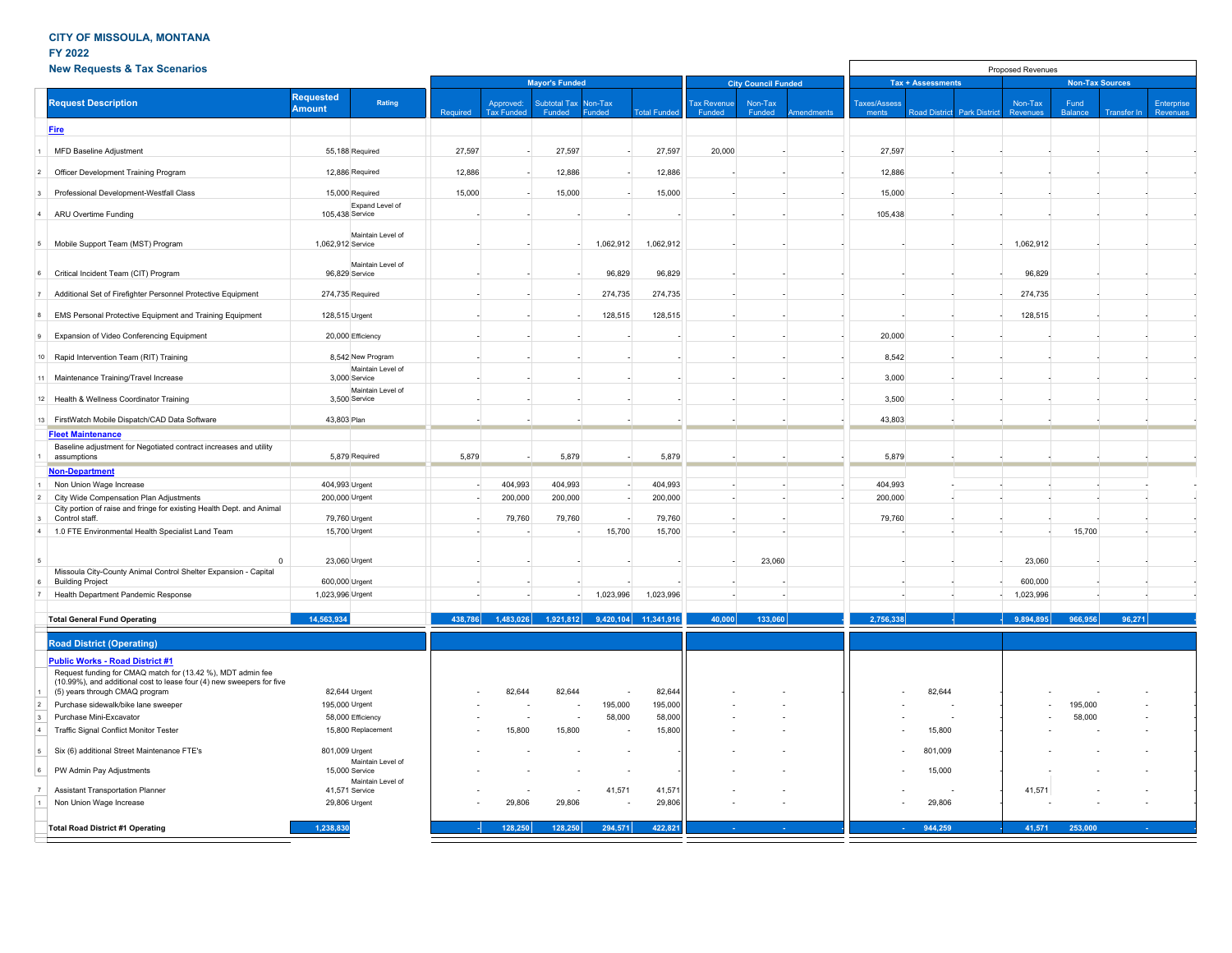### **FY 2022**

**Cemetery Capital Reserve Fund**

**Permissive Medical Levy** 

|    | <b>New Requests &amp; Tax Scenarios</b>                                                        |                                             |          |                                |                               |                   |                     | Proposed Revenues            |                   |                   |                              |  |                             |                        |                 |             |                        |  |
|----|------------------------------------------------------------------------------------------------|---------------------------------------------|----------|--------------------------------|-------------------------------|-------------------|---------------------|------------------------------|-------------------|-------------------|------------------------------|--|-----------------------------|------------------------|-----------------|-------------|------------------------|--|
|    |                                                                                                |                                             |          | <b>Mayor's Funded</b>          |                               |                   |                     | <b>City Council Funded</b>   |                   |                   | <b>Tax + Assessments</b>     |  |                             | <b>Non-Tax Sources</b> |                 |             |                        |  |
|    | <b>Request Description</b>                                                                     | <b>Requested</b><br>Rating<br><b>Amount</b> | Required | Approved:<br><b>Tax Funded</b> | <b>Subtotal Tax</b><br>Funded | Non-Tax<br>Funded | <b>Total Funded</b> | <b>Tax Revenue</b><br>Funded | Non-Tax<br>Funded | <b>Amendments</b> | <b>Taxes/Assess</b><br>ments |  | Road District Park District | Non-Tax<br>Revenues    | Fund<br>Balance | Transfer In | Enterprise<br>Revenues |  |
|    | <b>Parks Operating</b>                                                                         |                                             |          |                                |                               |                   |                     |                              |                   |                   |                              |  |                             |                        |                 |             |                        |  |
|    | <b>Parks &amp; Recreation</b>                                                                  |                                             |          |                                |                               |                   |                     |                              |                   |                   |                              |  |                             |                        |                 |             |                        |  |
|    | Contractual and utility increases                                                              | 56,124 Required                             | 56,124   |                                | 56,124                        |                   | 56,124              |                              |                   |                   |                              |  | 56,124                      |                        |                 |             |                        |  |
|    |                                                                                                | Maintain Level of                           |          |                                |                               |                   |                     |                              |                   |                   |                              |  |                             |                        |                 |             |                        |  |
|    | Fort Missola Regional Park City Contribution                                                   | 10,407 Service                              |          | 10,407                         | 10,407                        |                   | 10,407              |                              |                   |                   |                              |  | 10,407                      |                        |                 |             |                        |  |
|    | Park Asset Management                                                                          | 705,070 Urgent<br>Maintain Level of         |          |                                |                               | 705,070           | 705,070             |                              |                   |                   |                              |  |                             |                        | 705,070         |             |                        |  |
|    | Aquatics Contribution                                                                          | 28,000 Service                              |          |                                |                               | 28,000            | 28,000              |                              |                   |                   |                              |  |                             |                        | 28,000          |             |                        |  |
|    | Administrative Assistant II position                                                           | Maintain Level of<br>46,361 Service         |          | 36,361                         | 36,361                        | 10,000            | 46,361              |                              |                   |                   |                              |  | 36,361                      | 10,000                 |                 |             |                        |  |
|    | Recreation Programs - Staffing                                                                 | Maintain Level of<br>96,013 Service         |          | 47,013                         | 47,013                        | 49,000            | 96,013              |                              |                   |                   |                              |  | 47,013                      | 49,000                 |                 |             |                        |  |
|    | Equity in Afterschool Programming                                                              | Maintain Level of<br>50,000 Service         |          |                                |                               | 50,000            | 50,000              |                              |                   |                   |                              |  |                             | 50,000                 |                 |             |                        |  |
|    | Equity: Summer Programs Scholarship increase                                                   | Maintain Level of<br>100,000 Service        |          |                                |                               | 50,000            | 50,000              |                              |                   |                   |                              |  |                             | 28,572                 | 21,428          |             |                        |  |
|    | Base Camp                                                                                      | Maintain Level of<br>73,529 Service         |          |                                |                               | 73,529            | 73,529              |                              |                   |                   |                              |  |                             | 73,529                 |                 |             |                        |  |
| 10 | Recreation Programming - 2 Vans                                                                | Maintain Level of<br>107,000 Service        |          |                                |                               | 107,000           | 107,000             |                              |                   |                   |                              |  |                             | 7,000                  | 100,000         |             |                        |  |
| 11 | Montana Department of Transportation projects                                                  | Maintain Level of<br>160,218 Service        |          |                                |                               |                   |                     |                              |                   |                   |                              |  | 160,218<br>$\sim$           |                        |                 |             |                        |  |
| 12 | Unfunded new annexation                                                                        | Maintain Level of<br>24,736 Service         |          |                                |                               |                   |                     |                              |                   |                   |                              |  | 24,736<br>$\sim$            |                        |                 |             |                        |  |
| 13 | Unfunded Developed Parks                                                                       | Maintain Level of                           |          |                                |                               |                   |                     |                              |                   |                   |                              |  | 11,273                      |                        |                 |             |                        |  |
|    |                                                                                                | 11,273 Service<br>Maintain Level of         |          |                                |                               |                   |                     |                              |                   |                   |                              |  |                             |                        |                 |             |                        |  |
| 14 | Unfunded Trails                                                                                | 50,747 Service<br>Maintain Level of         |          |                                |                               |                   |                     |                              |                   |                   |                              |  | 50,747                      |                        |                 |             |                        |  |
| 15 | Ecosystem Services Maintenance Worker positon                                                  | 41,828 Service<br>Maintain Level of         |          |                                |                               |                   |                     |                              |                   |                   |                              |  | 41,828                      |                        |                 |             |                        |  |
| 16 | <b>Turf Management</b>                                                                         | 160,213 Service<br>Maintain Level of        |          |                                |                               | 30,000            | 30,000              |                              |                   |                   |                              |  |                             |                        | 30,000          |             |                        |  |
| 17 | <b>Aquatics Support Position</b>                                                               | 25,921 Service<br>Maintain Level of         |          |                                |                               |                   |                     |                              |                   |                   |                              |  | 25,921                      |                        |                 |             |                        |  |
| 18 | Small Truck for CLM Program                                                                    | 39,000 Service<br>Maintain Level of         |          |                                |                               |                   |                     |                              |                   |                   |                              |  |                             | 37,000                 |                 |             |                        |  |
| 19 | Urban Forestry Grapple Truck                                                                   | 122,700 Service<br>Maintain Level of        |          |                                |                               | 120,000           | 120,000             |                              |                   |                   |                              |  |                             | 120,000                |                 |             |                        |  |
| 20 | Lowell NhD Community Center<br>Parks Recreation Open Space and Trails (PROST) Plan Contracted  | 88,172 Service                              |          |                                |                               | 9,600             | 9,600               |                              |                   |                   |                              |  |                             | 9,600                  |                 |             |                        |  |
| 21 | Services                                                                                       | 125,000 Plan                                |          |                                |                               | 125,000           | 125,000             |                              |                   |                   |                              |  |                             |                        | 125,000         |             |                        |  |
| 22 | GIS investment                                                                                 | Expand Level of<br>35,000 Service           |          |                                |                               |                   |                     |                              |                   |                   |                              |  | 35,000                      |                        |                 |             |                        |  |
|    | City Wide Professional Services: Diversity, Equity, Inclusion and<br>Social Justice Initiative | 150,000 Urgent                              |          |                                |                               | 150,000           | 150,000             |                              |                   |                   |                              |  |                             | 150,000                |                 |             |                        |  |
|    | City Wide Diversity Equity, Inclusion Program Specialist II                                    | 77,260 Urgent                               |          |                                |                               | 77,260            | 77,260              |                              |                   |                   |                              |  |                             | 77,260                 |                 |             |                        |  |
|    | Non Union Wage Increase                                                                        | 80,629 Urgent                               |          | 80,629                         | 80,629                        |                   | 80,629              |                              |                   |                   |                              |  | 80,629                      |                        |                 |             |                        |  |
|    | <b>Total Park Distrtict Operating</b>                                                          | 2,465,201                                   | 56,124   | 174,410                        | 230,534                       | 1,584,459         | 1,814,993           |                              |                   |                   |                              |  | 580,257                     | 611,961                | 1,009,498       |             |                        |  |
|    | <b>General Fund Special &amp; Enterprise Funds</b>                                             |                                             |          |                                |                               |                   |                     |                              |                   |                   |                              |  |                             |                        |                 |             |                        |  |
|    | <b>Fort Missoula Regional Park - Recreation</b>                                                |                                             |          |                                |                               |                   |                     |                              |                   |                   |                              |  |                             |                        |                 |             |                        |  |
|    | Non Union Wage Increase                                                                        | 2,693 Urgent                                |          |                                |                               | 2,693             | 2,693               |                              |                   |                   |                              |  |                             |                        | 2,693           |             |                        |  |
|    | Fort Missoula Regional Park - Ops & Admin                                                      |                                             |          |                                |                               |                   |                     |                              |                   |                   |                              |  |                             |                        |                 |             |                        |  |
|    | Non Union Wage Increase                                                                        | 419 Urgent                                  |          |                                |                               | 419               | 419                 |                              |                   |                   |                              |  |                             |                        | 419             |             |                        |  |
|    | <b>Fire All Hazards Fund</b>                                                                   |                                             |          |                                |                               |                   |                     |                              |                   |                   |                              |  |                             |                        |                 |             |                        |  |
|    |                                                                                                |                                             |          |                                |                               |                   |                     |                              |                   |                   |                              |  |                             |                        |                 |             |                        |  |
|    | Fire All Hazards Fund                                                                          | 2,500,000 Urgent                            |          |                                |                               | 2,500,000         | 2,500,000           |                              |                   |                   |                              |  |                             | 2,500,000              |                 |             |                        |  |
|    | Non Union Wage Increase                                                                        | 2,466 Urgent                                |          |                                |                               | 2,466             | 2,466               |                              |                   |                   |                              |  |                             |                        | 2,466           |             |                        |  |

1 New Storage Building 45,000 Urgent - - - 45,000 45,000 - - - - - - - 45,000 - -

1 Health Insurance Premium Increase 362,472 Required 362,472 - 362,472 - 362,472 - - - 362,472 - - - - - -